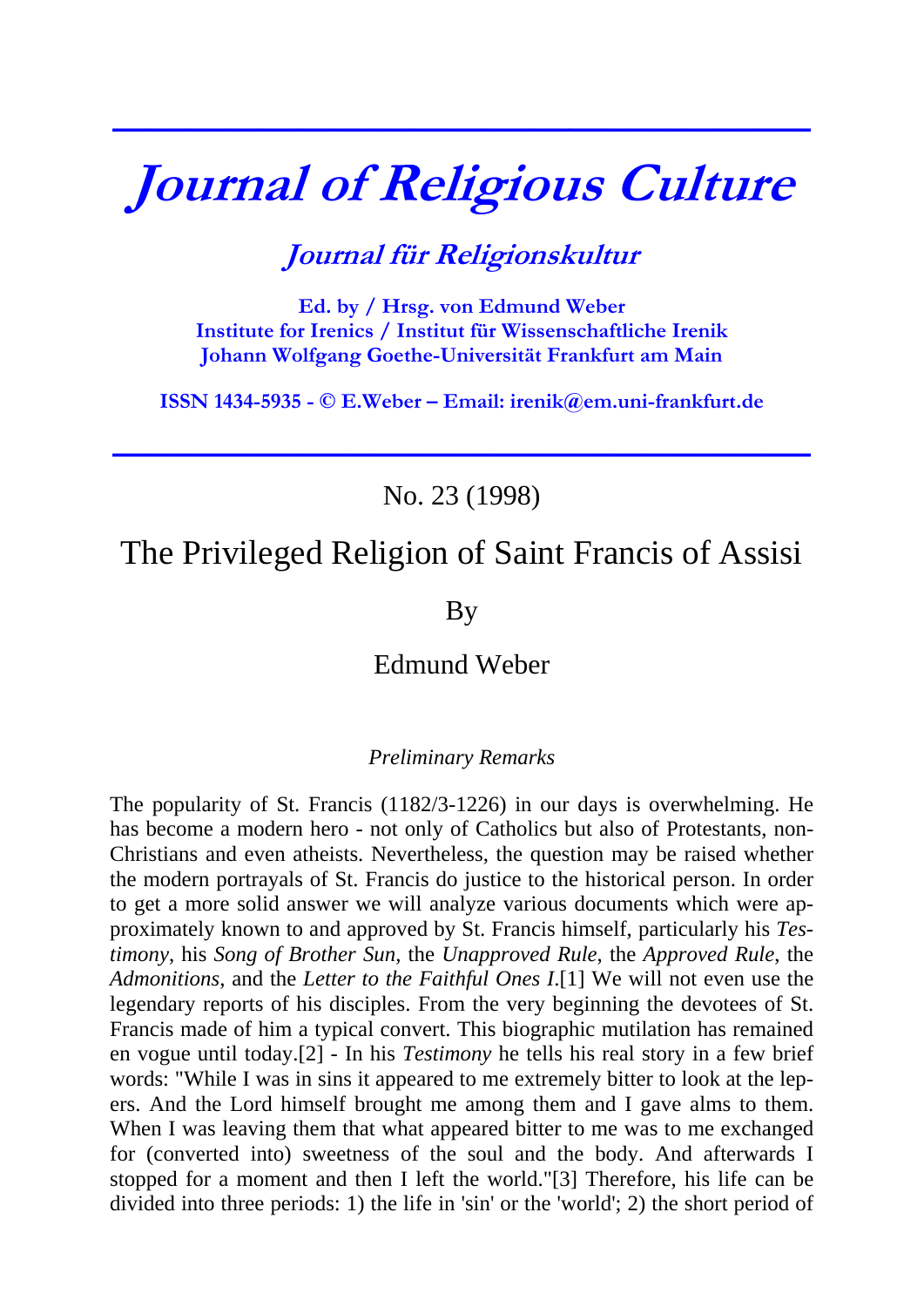the conversion, of a short stopping and of the leaving the 'world'; and 3) his existence outside the 'world'.

#### *The 'World'*

In the time of St. Francis the lower citizens, cives minores, predominantly ruled his birthplace Assisi (Umbria).[4] The higher citizens, cives maiores, had to compromise with these newcomers. The bishop of the city and district of Assisi represented the other power in the town. As a feudal lord the pope had considerable influence. The castle above Assisi was already conquered and the German commander together with his soldiers had been thrown out. The rising class of lower citizens produced as artisans the material goods, organized as merchants the trade and controlled as community the political power. St. Francis*'s* father, Pietro Bernadone, a wool draper, belonged to this rising social class. Therefore, St. Francis grew up with every opportunity of advancement. A worldly career and economical success were put into his cradle. - Nevertheless the mentality and life of St. Francis was severely shattered - not by his choice, but by chance. His life was abruptly driven into a direction diametrically opposed to the basic values and aspirations he shared with his fellow citizens. The life of this sunny boy of rich and successful people suddenly took an inexplicable new turn. - From his *Testimony* it is very clear that as a young man St. Francis had never been a wanton playboy. Quite the reverse: he was a very pious and strict Catholic, even a morally rigorist one. The *Testimony* reveals that his Catholic conscience prompted him not only to give alms to the lepers but to force himself to repress the horrible aversion and disgust he felt looking at their shocking appearance. However, unable to spontaneously feel any attraction to the lepers or other loathed creatures he deliberately suppressed the opposite emotion of disgust. He mobilized his will as all pious Catholics who were scrupulous to a fault used to do. Such heroic self-conquest before his conversion even earned him a double religious merit: St. Francis fulfilled the divine commandment of Christian charity by giving donations (material alms) and beyond that by suppressing his disgust (psychic pains). Therefore he was in reality a moral hero - before his conversion! - After his conversion he interpreted this first period of his life as 'being in sins' or 'world'.[5] In his eyes the lives of secular people are dedicated to the principles of acquiring, maintaining and defending property, and handing it down to legally begotten heirs. The basic principle of the secular's behavior is to appropriate perishable people and things in order to satisfy a senseless desire for the 'world'. The essence of the 'world' is property. The 'world' believes: by property, by appropriating creatures, a human being should and can attain perfection on earth. St. Francis*,* however, did just the opposite telling his followers these three rules: "The rule and life of these brothers are as follows: to live in obedience, in chastity and *without any property*"[6]. St. Francis identified 'ego ipse', Myself, as the actual lord of the 'world'. After his conversion he described his new relationship to this lord: "Whoever is a true poor in the spirit hates *him-*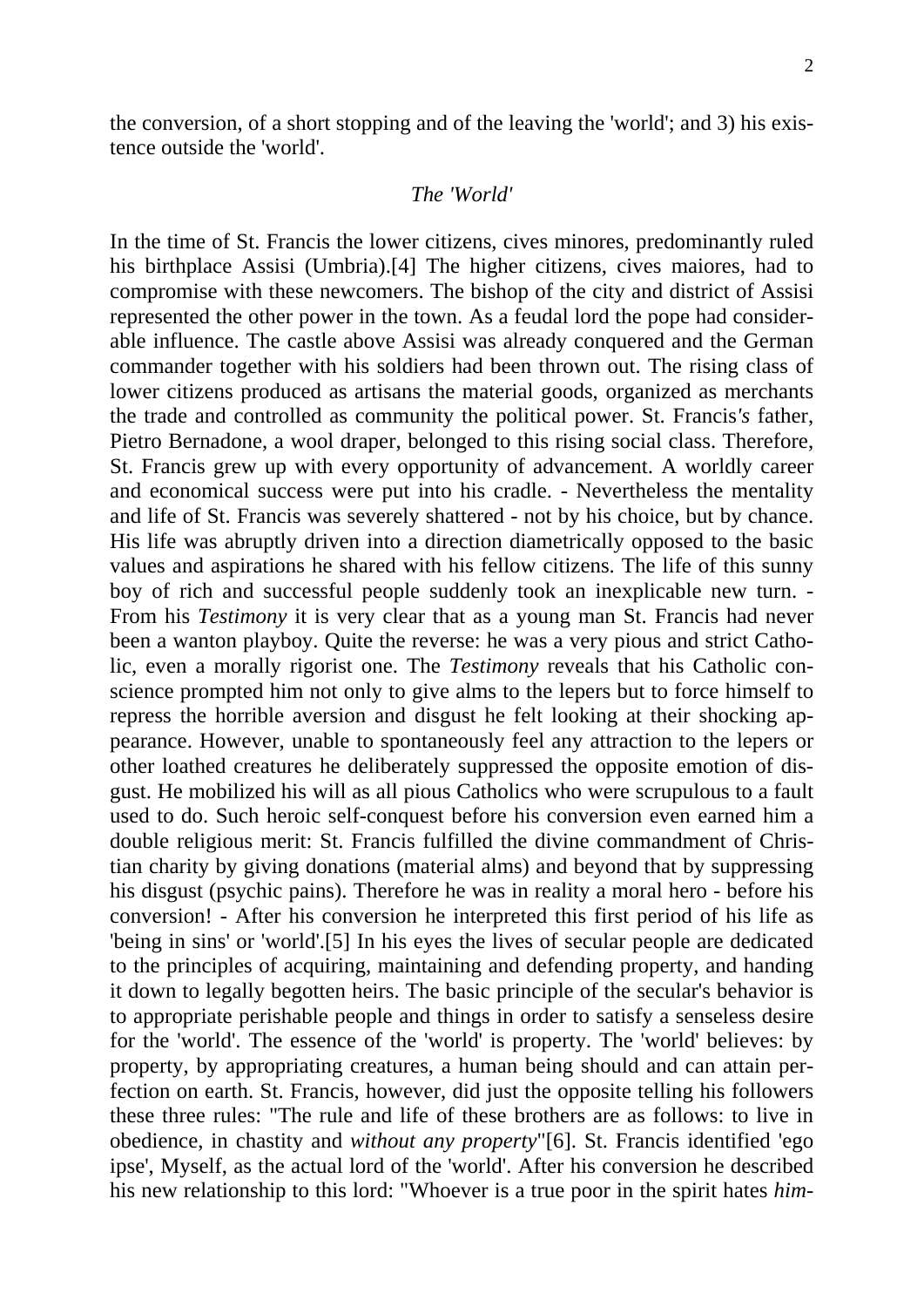*self*".[7] Therefore Lord Myself shouldn't get any property from the brothers: "They shouldn't appropriate anything to themselves".[8] - It is the secular mentality which produces the so-called Lord Myself. The heavenly creator has nothing to do with that monster. Nevertheless, as a lord, Myself has the right to require obedience from his fellow men. The ethics of Lord Myself demands from the seculars the abuse of the original creation. If everything has to be sacrificed to the Lord Myself as the seculars think, then God's creation is useless. If it does not become one's own property, then it is without any value. The 'world' accepts creation only after having it transubstantiated into the property and belongings of Lord Myself. - The primary characteristic of the 'world' is a longing for the uppermost property, the earthly living itself, in the sense of an everlasting, 'world'-enjoying and functioning body. Psycho-physical existence, and unlimited power and capacity for appropriating and using human beings, animals and goods - these, according to the 'world' are the requirement and of a valuable human existence. Therefore, and this is quite logical, poverty, disease and death are mortal enemies of the 'world'. Particularly the lepers exposed the lie and untruth of the basic assumption of the 'world' - their slowly rotting bodies demonstrated that life can't become our property, no matter what else we appropriate. Therefore, the lepers, shamelessly revealing the uselessness of appropriating worldly goods, were excluded by the hierarchy of Assisi in a regular ceremony of exclusion.[9] They had to live far away from the city in a leper hospital. However, the leprosarium enjoyed protection and defense from the city administration and was richly endowed with funds from alms-giving people; the seculars didn't want to see the living contradiction to their basic presumption at any cost - they were ready to pay and organize at great lengths to keep the lepers out.[10] This attitude denies the simple and basic fact that creation is not human property. It is not the purpose of creation to be subject to human exploitation. All creation is as free as human beings. The very nature and essence of it, including death, disease and prosecuted and suffering people [11] is solely to praise God. The secular transubstantiation of God's creatures is nothing but a perversion of God's own work into what St. Francis called the 'world'. - Even after he left the 'world', St. Francis never raised doubt as to whether he had been a good Catholic; and he always defended the normal Catholic path to eternal salvation. Obviously there was no contrast between being a pious or even strict Catholic on the one hand, and 'being in sins' and belonging to the 'world' on the other. He was convinced that the followers of the 'world' would go to hell if the Roman Church didn't offer salvation from eternal death. St. Francis never challenged the spiritual authority of the clergy following the Roman rite. He accepted that the Roman Church neither demanded an absolute Christian life for eternal salvation nor promised the highly moral Christians a happy life on earth. St. Francis never questioned this moderate stance of the hierarchy; in fact, he defended this interpretation not only against heretics, but also against the Church's highest dignitaries.[12] In contrast to many sects, the Roman Church tolerated Christians being under the rule of concupiscentia, the irreversible de-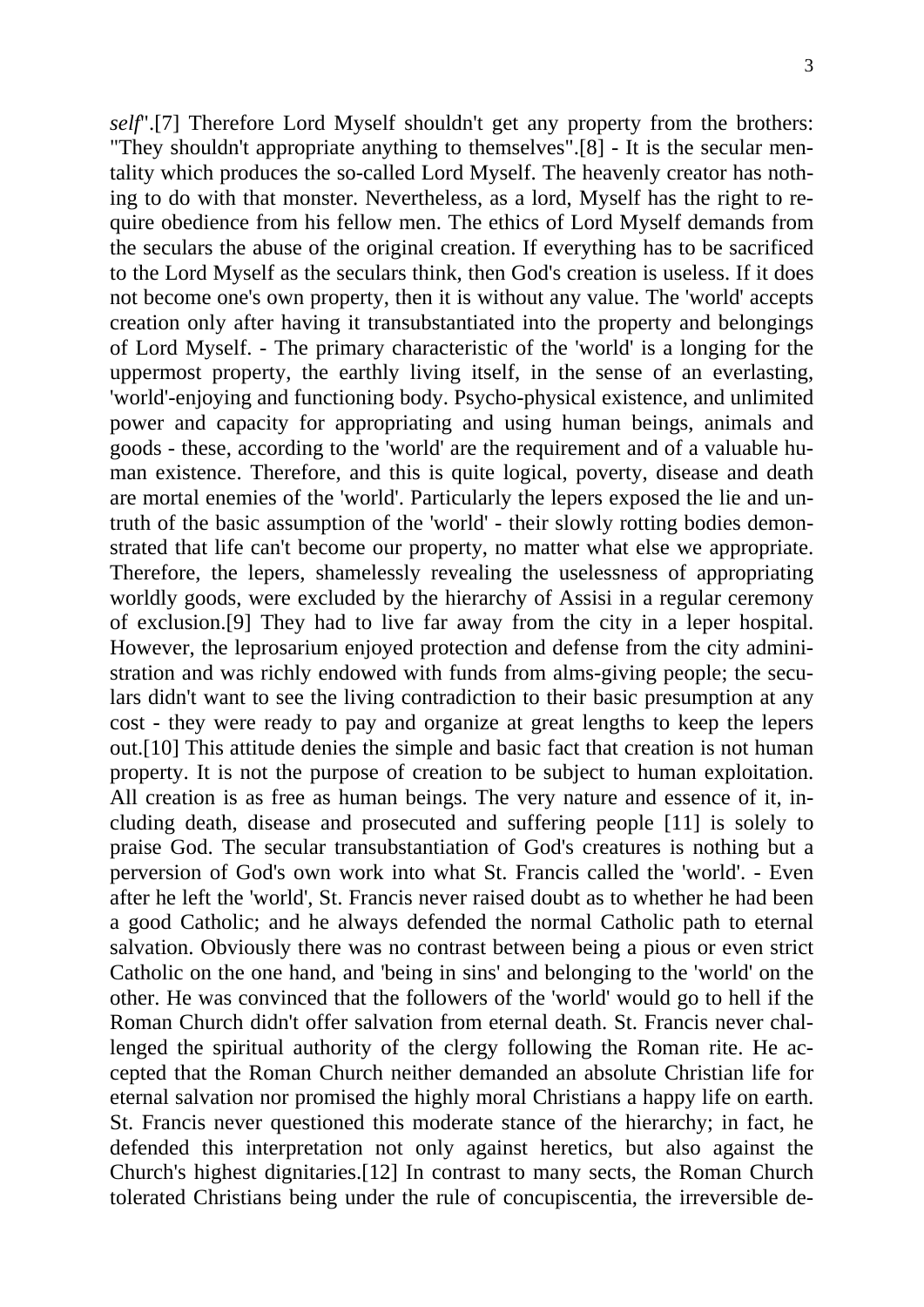sire for a satisfying, eternal, secular life. Her particular office consisted in establishing a Catholic conscience, which allowed these secular ambitions to be seen in relative terms inwardly, and in offering sacramental help outwardly, redeeming in this way the hellish consequences of sin. St. Francis saw all Catholics earning eternal redemption through sacramental and moral service as heirs of eternal salvation equal in rank with himself, even if they lacked his evangelical life experience.

#### *The Conversion*

The next period of St. Francis's life - how he was converted to the extra-secular life, and how he left the 'world' - is related as follows in his *Testimony*: One day he went to the Assisi leprosarium and gave alms to the lepers as pious Catholics used to do. Usually St. Francis experienced a bitter taste looking at the lepers. This is very understandable. The attitude of Lord Myself toward creation is founded in the assumption that only those objects were acceptable, i.e. consumable and digestible, which could be interpreted as useful for permanent secular enjoyment. Anything drastically opposed to this, such as poverty, leprosy or death, is experienced as shocking and stops the regenerative activity of the organism. Thus the normative secular image of the lepers was sent through St. Francis's secular eyes to his mental system. Ruled by Lord Myself, the mind interpreted the image correctly as a horrible one threatening the illusions of everlasting earthly existence. Because of this deceit, St Francis, as organism, reacted with aversion. However, as the mind of St. Francis wasn't totally fixed by the imagination of Lord Myself, he ordered his organism to produce the bitter principle, re-stimulating an appetite which had been blocked by a disgusting experience. This reaction proved him of good mental and bodily health. He could go on living as normally as ever. One day [13], however, while looking at the lepers, the bitter taste was suddenly exchanged in his psycho-physical system for (converted into) a sweet one.[14] In other words, in the leprosarium of Assisi the secular image of the lepers vanished into nothing. Looking with his physical eyes at the lepers he suddenly felt an unknown and extreme attraction which provoked an overwhelming, inward greed. - Through his new vision of the lepers, he obviously realized their aura, their divine beauty and attraction. The radiating aura of the lepers made him like a moth which, unable to withstand the radiating light in the night, flings itself into the burning fire. Through the ecstatic explosion of his libido towards the lepers, St. Francis as a human being threatened to dissolve himself into a depersonalized status. In order to survive as an autonomous earthly person, the outburst of libido and over-appetite had to be reduced. As he was a person of good mental and bodily health, his sane organism produced in the stomach a sweet substance which immediately reduced the over-appetite. Just as the bitter substance stimulates the appetite, the sweet substance suppresses it. By reducing the power of libido and appetite, the sweetness [15] prevented a total loss of relative autonomy. St. Francis says in the Testi-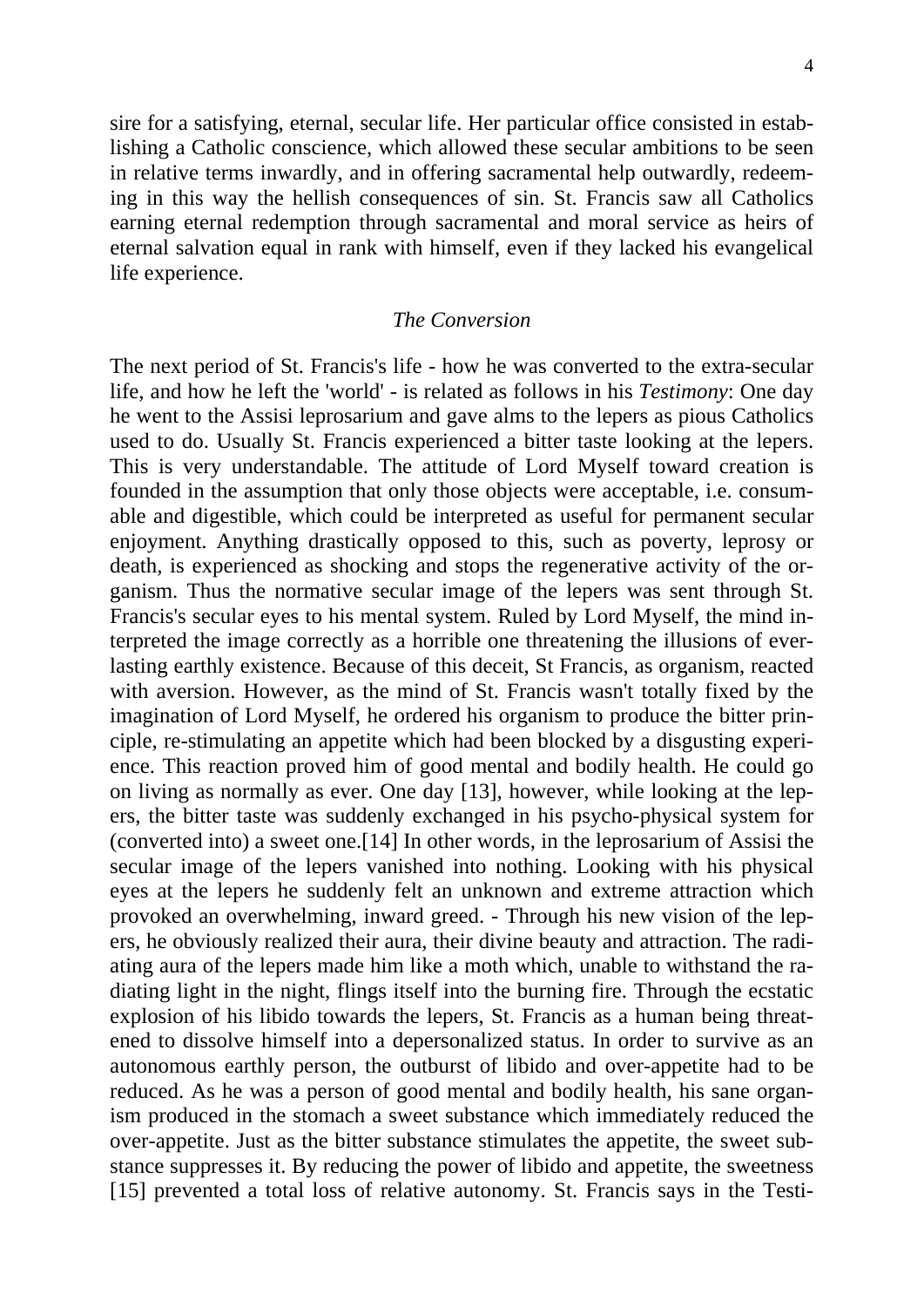mony: "to me (it) has been exchanged for (converted into) sweetness", describing by these words correctly and concisely a preventive psycho-organic process.[16] Thus he was able to survive as a human being, enjoying life with sora nostra matre terra, i.e. Mother Earth and the rest of creation beyond Lord Myself and dissolution.[17] - St. Francis*'s* new private religion can be seen as a continuous production of sweetness in the face of all original creation. Seeing God's creatures as such, in their very nature, which he described in the *Song of Brother Sun,* he realized the needlessness of producing the bitter principle. On the contrary: All of creation was extremely attractive, as God was the all-attractive - so that it was the production of sweetness that became absolutely essential. - It is no wonder, then, that the exchange and conversion led to St. Francis' amazing ability to see with his corporal eyes even the Son of God made visible by the priests in the Holy Eucharist.[18] St. Thomas Aquinas - teaching that the corporal eyes were unable to see in the Eucharist the Son of God himself, since he was encrypted by the outward appearances of the sacrament and that therefore faith as a self-assuring work was necessary to perceive the alleged invisible one - couldn't share this experience.[19] According to St. Thomas only the angels and saints in heaven, participating in the clarity of the divine intellect, could see supranaturalia, i.e. the supernatural things.[20] Obviously, through his conversion St. Francis received this beatus intellectus, i.e. heavenly vision or the divine claritas, i.e. clarity on earth - seeing not only the supernatural qualities of the Son of God in the sacrament but the supernatural ones of creation too. He saw with his physical eyes the lepers and all of creation in its original clarity.<sup>[21]</sup>

#### *The Life outside the 'World'*

After this, the third period of St. Francis's life began. He realized more and more that lepers aren't victims of sin or deplorable or dangerous people, but just the reverse: they are the most beautiful blossoms in God's garden of creation. The new vision of the lepers opened the doors to the extreme radiating character of all creatures including poor and sick people, even death, pain, prosecution and disease. Their dangerous and destroying attraction could be moderated only by the compensating production of sweetness. Through the emotional aura-shock in the leprosarium of Assisi St. Francis could spontaneously live according the evangelical model.[22] There was no longer any need to oppress feelings of aversion. Moral heroism had become superfluous.

#### *Sister Bodily Death*

The basic criterion of St. Francis's new cosmo-social ethics changed from the principle of Lord Myself's advantage to the principle of praise-worthiness of the Altissimu, the Most Highest One. In the *Song of Brother Sun* St. Francis quotes all parts of creation through which the "Most Highest and Almighty Good Lord" [23] wants to be praised. He quotes sun, moon, stars, wind, water, fire, earth,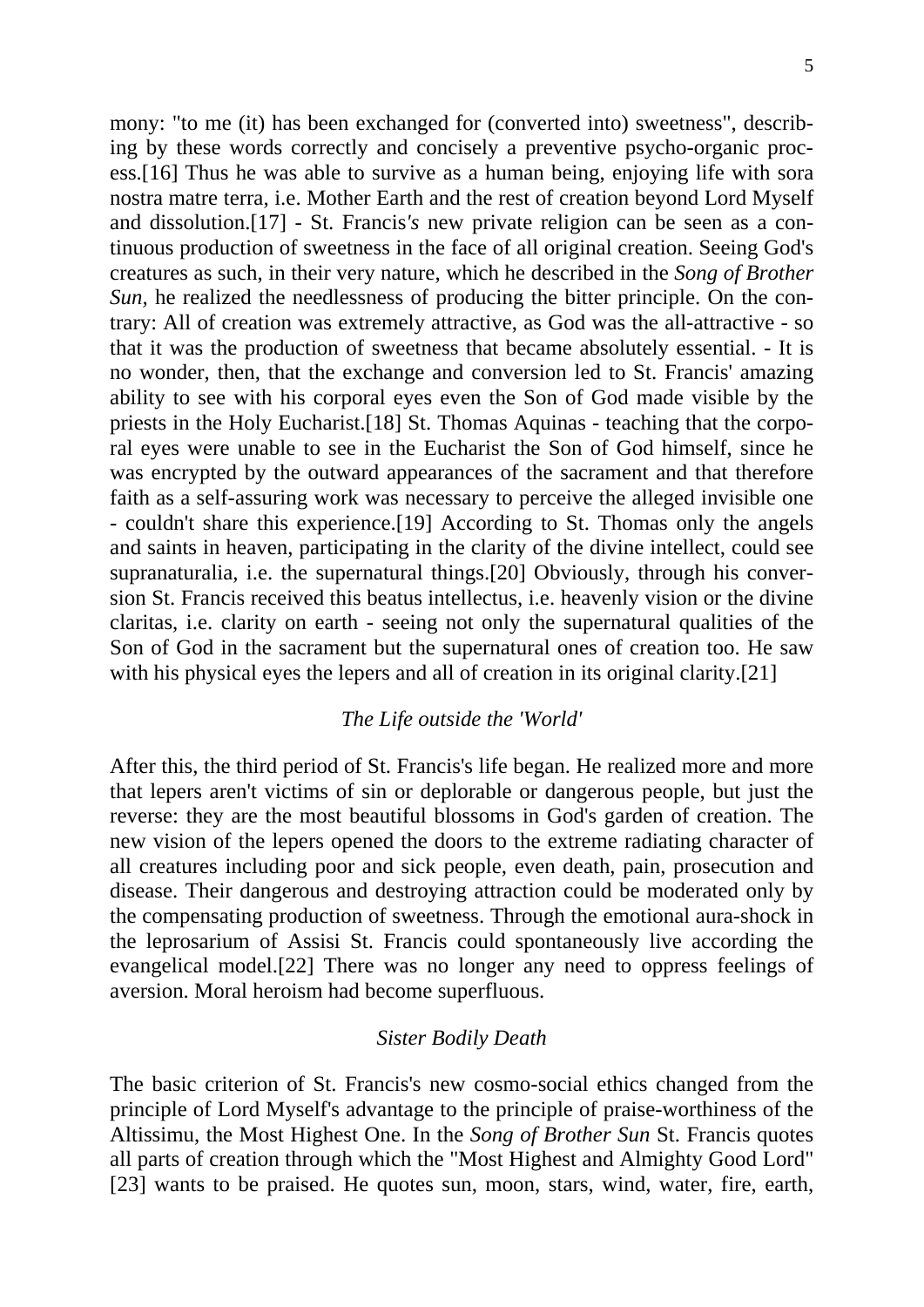forgiveness, and human beings suffering disease and oppression as praiseworthy creatures and very surprisingly la morte corporale, i.e. the bodily death. St. Francis experienced bodily death not as the destruction of the creature, as its enemy, or as justified punishment for original sin but as itself a praiseworthy and praising part of creation. About bodily death he sings: "You may be praised, Milord, by our Sister Bodily Death, from her no living being can escape".[24] - The death of the body isn't the enemy of human beings; it is their sister - she is included in the community of their existence, she belongs to their God-given nature.[25] Anticipating his death, St. Francis saw his most beloved one, his sister, called Bodily Death, coming and embracing him with the most intensive love on earth. Like the lepers, Sister Bodily Death was radiating her God-created light and therefore provoking an extreme attraction to St. Francis*.* Following Lord Myself, the secular culture had lost this joyful experience of the original creation which Sister Bodily Death belonged to. - St. Francis understood why Sister Bodily Death is justified in taking away bodily life. Within the brother-sister-relation the sister is the proprietor of life. This idea reflects the culture of the sorority where the sisters possess everything and the brothers have no property to hand down. - The sentence "from her no living man can escape" [26] means that nobody can escape her with the life he got at birth. Sister Bodily Death, the legal proprietor of everybody's life, has lent that good for a little while only. According to the original creation Sister Bodily Death comes at the last moment, only taking back what the human being had got on loan. St. Francis became aware of the fact that life isn't anything he could sacrifice to Lord Myself, that life couldn't become his property. Giving up that illusion he experienced the loss of earthly life as an extremely erotic and libidinous process. Therefore, that loss was under no circumstances a liberation from a 'bad world' as the Cathars and many Catholics believed; it was rather the most intense realization of earthly existence. St. Francis realized that the Altissimu created Sister Bodily Death, desiring to be praised even for that wonderful creature. The doctrine that bodily death was a result of imperfect matter or punishment for original sin therefore verged on blasphemy in his eyes. - The basic experience of St. Francis started with taking pleasure in looking at the mutilated and purulent bodies of the lepers and ended with the integration of Sister Bodily Death into that new pleasure - as its highest level.

#### *Lady Poverty*

After having lost any aversion for creatures like lepers and having rediscovered the original love to Sister Bodily Death, St. Francis changed the earthly kingdom. Before his conversion he followed Lord Myself, but then he fell into the kingdom of 'domina paupertas', Lady Poverty, who rules the dominion extra saeculum, i.e. outside the so-called 'world', the other-'world' on earth. But this change didn't mean any ascetic penance and torture - because St. Francis experienced even cruel poverty as joyously as looking at the lepers or the embarrass-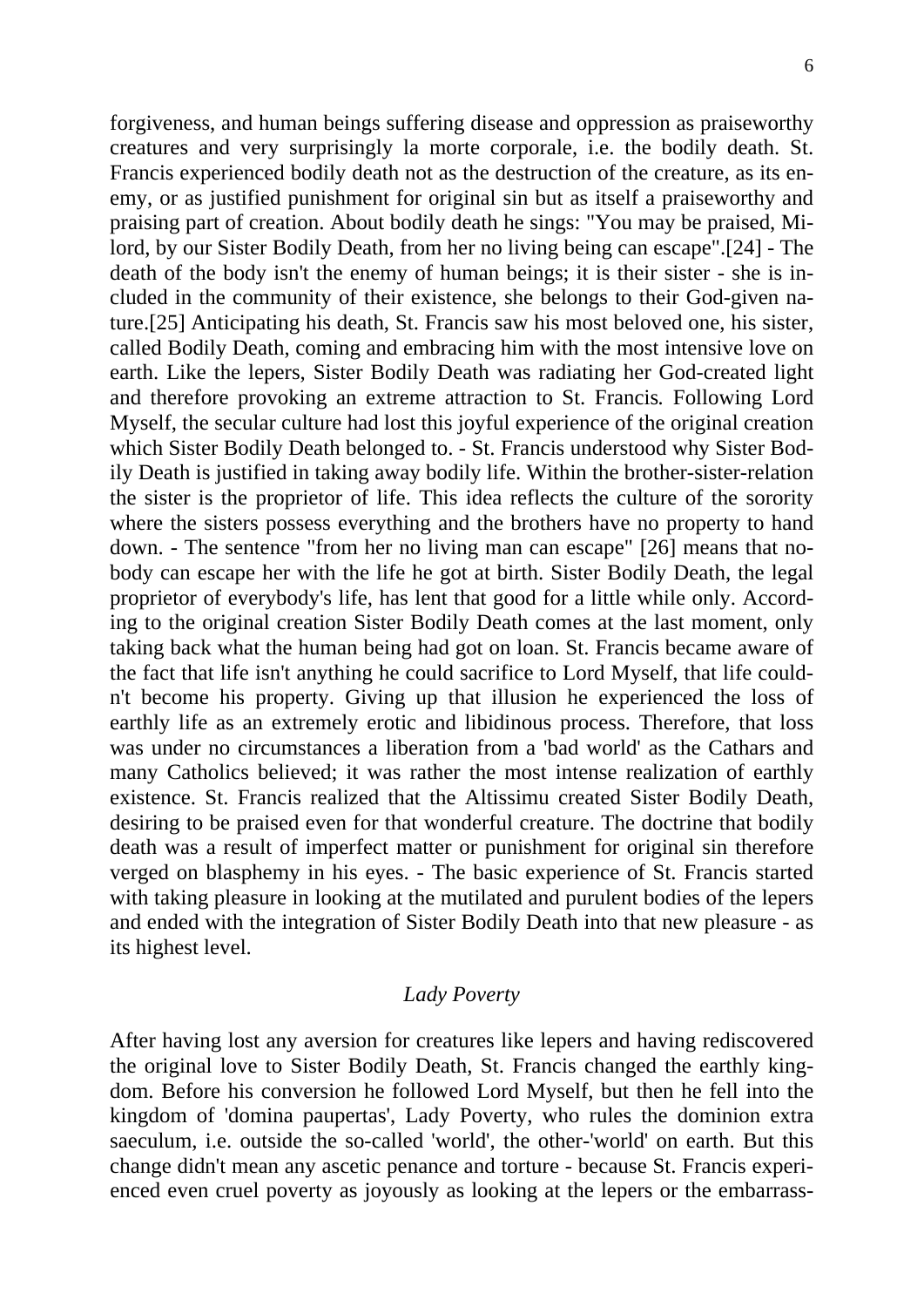ment of Sister Bodily Death.[27] - The feudal ruler of original earthly creation is not the devil or the pantocrator but 'domina paupertas cum laetitia', i.e. Lady Poverty spending fertility and richness to her followers.[28] This is obviously the logical consequence of St. Francis understanding of creatures. If these are God's works than they are even in their bodily appearance perfect and intended by the creator himself. Creatures are a priori perfect and without any deficit. It is worldly or secular perception which is deficient. The lepers are as such perfect beings. Disease, poverty and death are fundamental attributes of perfection. But secular culture has constructed its own very exclusive but terrifying idea of perfection: sane, rich and always living. - Remembering the real experiences of St. Francis, the culture of fertility and richness spending Lady Poverty is very convincing: What does a human being who calls Lady Poverty his mistress and bodily death his sister need? What secular goods should a human being who produces libido-cooling sweetness when looking at lepers desire? Following his Lady Poverty, who gave him the greatest wealth - the joy of poverty - St. Francis rejected all secular possessions such as houses, money, protection, selfdefense and procreation. The basic motivation of worldly culture - "to have more"[29] - had vanished after his conversion completely. As the very base of a perfect life on earth material poverty has become the highest distinction and honor in the kingdom of Lady Poverty. Therefore everybody lacking material goods, suffering extreme deprivation etc., belongs per se to the kingdom of Lady Poverty.[30] - Consistently, even material charity had become useless. It can't make the earthly life of human beings happier because nobody is happier than those living in deepest poverty. Abolishing pauperism is only a strategic aim of the 'world' in order to destroy the reign of Lady Poverty, the only chance of original happiness. Anyway, doing charitable work to gain supernatural merits is over. St. Francis declared all alms the genuine property of the poor inherited from Lord Jesus Christ. Through dealing out alms, the almsgiver couldn't achieve any merit because he didn't give up his property; he only gave back what legally didn't belong to him.[31] - St. Francis experienced, as we have seen above, that life in material poverty doesn't mean real suffering. Just the opposite happened to him: in the face Lady Poverty, a boundless joy broke out of his body and soul. Therefore the Son of God, Jesus Christ, came down to the earth, incarnating himself, to enjoy together with his holy mother Mary the earthly fertility, richness and happiness of Lady Poverty - pleasures he couldn't get in heaven.[32]

#### *The Brothers*

St. Francis understood his new life as a personal privilege granted by his feudal Lord Altissimu. Therefore he didn't propagate his experience as a new model which should be compulsory for everybody. Without having had the same realization of St. Francis in the leprosarium of Assisi, the imitation of that model was not possible, nor could it be attained by voluntary decision. Why, then, did he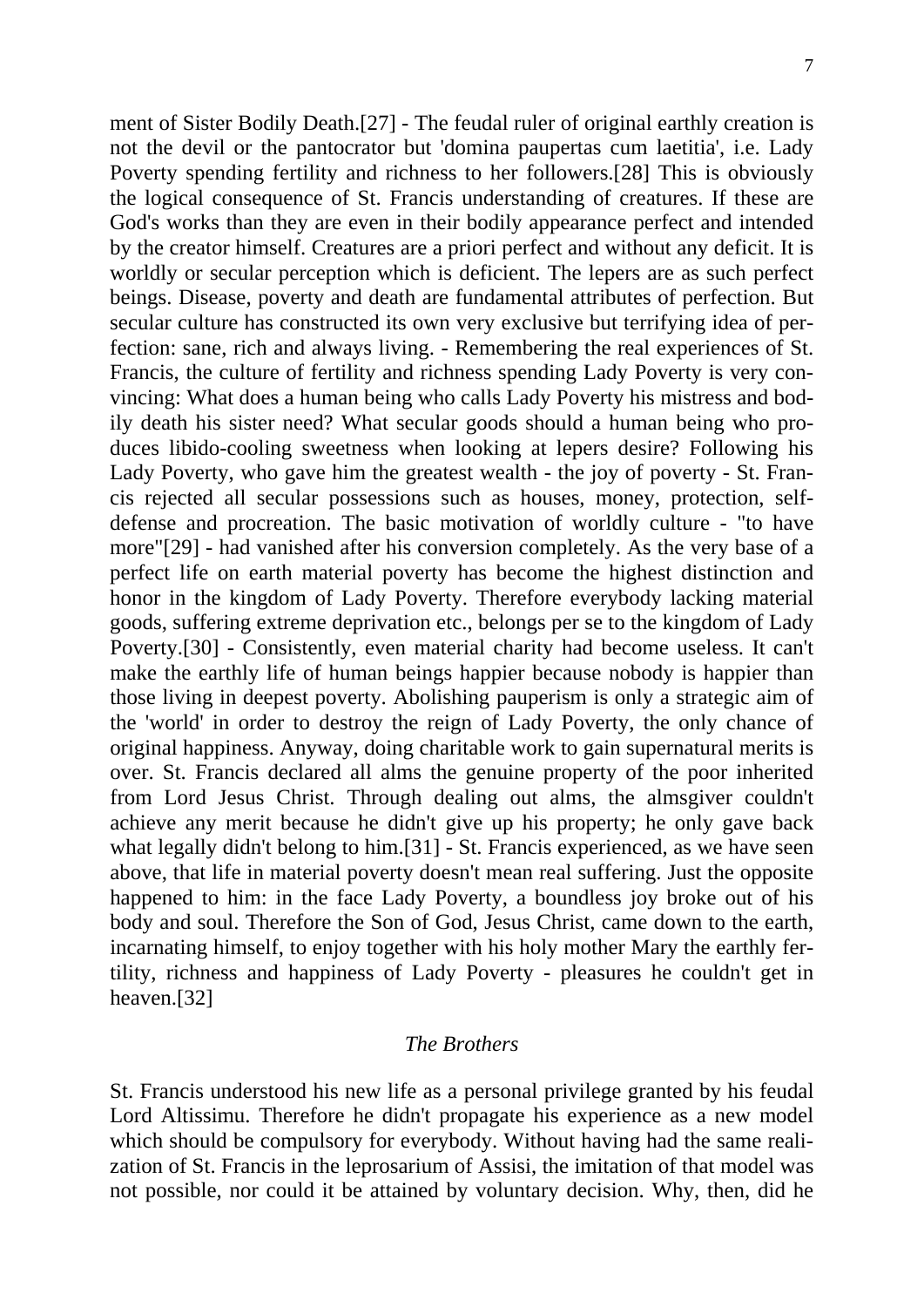accept 'fratres', i.e. brothers without demanding the same inner conversion? In his *Testimony* St. Francis answers this question very clearly. His lord granted him the privilege of brothers: "And afterwards the Lord has granted me concerning brothers".[33] These people were part of his fief. Therefore they never could imitate him or become even his vassals. They were like human belongings to a fief - slaves belonging to St. Francis's *dos*, granted to him by his feudal Lord as a feudal donation. The voluntary entry of the brothers into the order is only allowed if there is a divine inspiration; but it's most important to notice the reception didn't include any demand for St. Francis' basic experience. No psychosomatic conversion was asked for. The *Regula non bullata* demanded according to the customs and laws being in force in the reign of Lady Poverty only the return of one's so-called property to the legal proprietors, the poor people.[34] To become a Franciscan friar there was no need to have the beatus intellectus of angels and saints in heaven. Belonging to his fief, the brothers (and sisters) of St. Francis were enabled not to become followers of St. Francis, but of Lady Poverty. Brotherhood or sisterhood required neither internal conversions or convulsions nor seeing the aura of lepers and of the whole creation.

#### *Concluding Remarks*

#### *Summary*

Neither his conversion nor his new life in poverty was chosen by St. Francis himself. There is no evidence for a personal and voluntary decision. In his *Testimony* he always and emphatically uses the phrase: "The Lord has granted me". The feudal lord granted the beginning of his new life, the church-buildings, the priests and theologians, the brothers, etc.[35] - We have seen: sora nostra morte corporale, i.e. Our Sister Bodily Death is a loving sister who owns one's bodily life. La morte secunda [36], i.e. the second or eternal death*,* however, is a very dangerous lady who rules over those who stay in the peccata mortali, i.e. mortal sins, ignoring the will of God.[37] - All human beings have fallen into mortal sins. Through the Dominus, i.e. the Lord Jesus Christ they all received redemption.[38] - The Roman Church has to maintain and secure this new freedom from 'Lady Second Death' through her priests and theologians.[39] - The priests have to serve the holiest body and blood and the theologians the holiest words. In this way, even St. Francis and his brothers get spiritum et vitam, i.e. spirit and life, the elixir for eternal life. According to him, only the Roman Church could preserve from the reign of Lady Second Death. Therefore, even if the Roman priests were uneducated and immoral, or even if they persecuted him, he would nevertheless ask them for the Holy Communion and the Holy Words.[40] - Beyond his desire to get eternal salvation through priestly administration, he was mostly interested in the clergy because of its capacity to make the Son of God visible on earth. That he could see the corporal Son of God really and directly with his corporal eyes was reason enough to ignore even the worst behavior of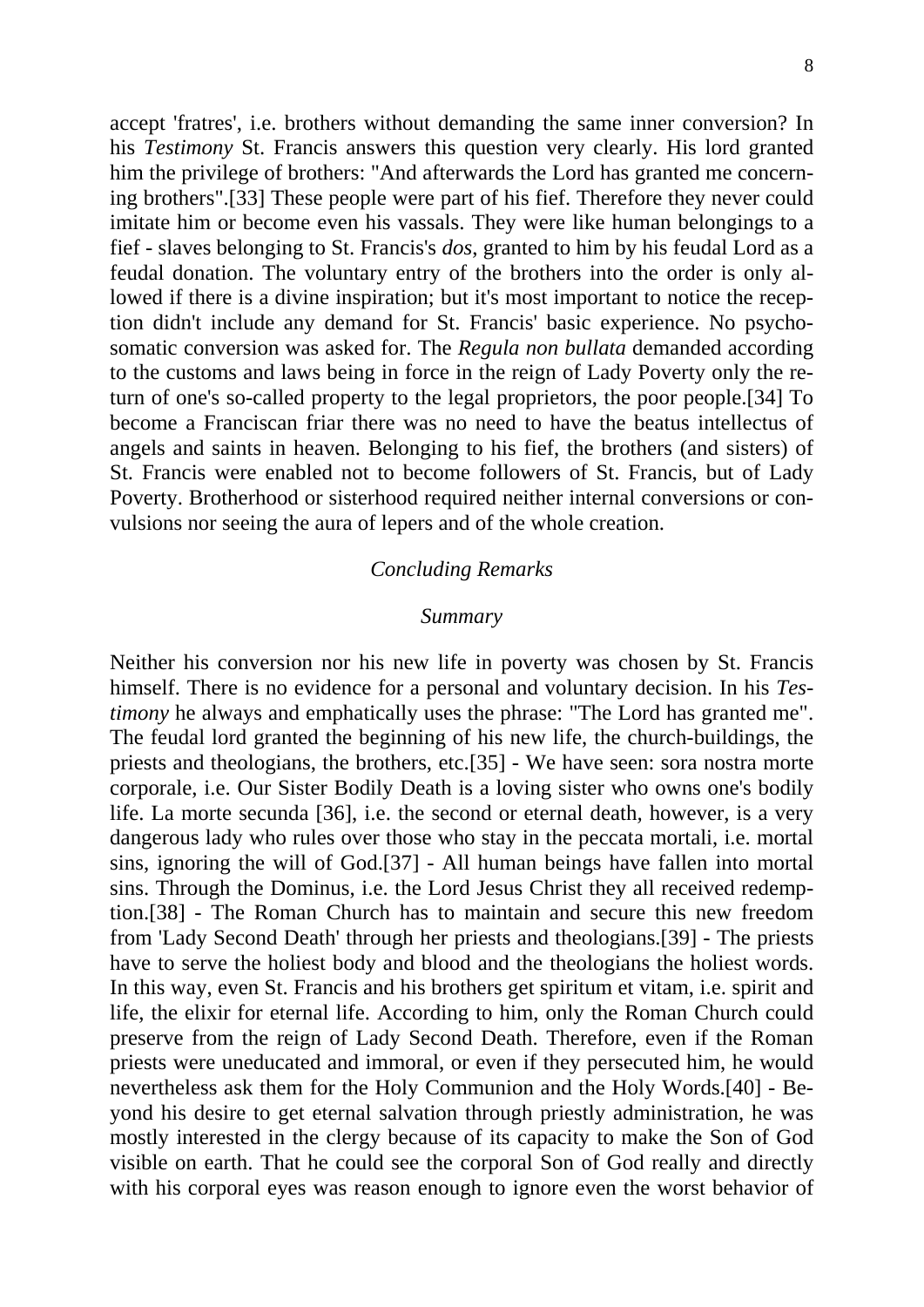the priests. - St. Francis obviously experienced the Lord's privilege of the visio beatifica, i.e. blessing, enriching and happy-making sight of God, already on earth - a blessing which according to the doctrine of the Roman Church being was only possible in heaven. - St. Francis followed the Roman Church as a true son but in a particular way. His relation to her can be called inclusivism because he included the Church in his personal religion. - This surprising ecclesiology had its origin in his experience of his relation to God. God revealing himself to St. Francis as a feudal lord invested his feudal vassal with the churches, priests and the sacraments as his personal feudal tenure. - St. Francis's feudalisation of the Roman Church, or holding her in fee, explains his aggressive rejection of heretics. In attacking the Church, the heretics attacked his own feudal tenure. -The destruction of his feudal tenure would rob him of the protection from the Second Death and of the unique chance of the visio beatifica on earth: to physically look with his eyes at the sweet Son of God in the Eucharist. - St. Francis understood the Church hierarchy as his personal feudal fee. Therefore it was his servant and he its lord. As lord he had the right to receive the feudal rent. Under any circumstances, therefore, he couldn't allow the heretics to eliminate this hierarchy; otherwise they would have deprived him of the fruits and taxes his servants had to pay: the church buildings for praying, the Eucharist for seeing the Son of God and all the other sacramental services for his eternal life. - St. Francis saw his new earthly life as an individual privilege given to him by his Lord Altissimu. Regarding eternal salvation, he used like all the other Catholics the service of the Roman Church. All brothers had to confess their sins to the priests; only in cases of emergency could they confess to a non-clerical brother.[41] After confession they had to consume the body and blood of Lord Jesus Christ while remembering the words of the Lord: 'Who eats my flesh and drinks my blood gets eternal life.'[42] Therefore he threatened all brothers with exclusion if they did not live as Catholics, following the commands and revering the rites of the Roman hierarchy [43] - Never questioning the sacramental system he was highly interested in realizing his privileged *earthly* life within the body of the entire Catholic community, including the Catholic seculars. - This strict order to obey the hierarchy was due to the fact that the Roman Church belonged to the privilege his Lord had granted him. Not to use the Church in a correct way, according the Roman rite, would have meant destroying the most important feudal fee which the Lord had given to him. This feudal fee, the Church, included the obeisance of the people. - This inclusive understanding of the necessity of the Roman hierarchy for his own and his brothers' eternal salvation explains his requesting the pope to legalize his way of earthly life. - Asking the hierarchy for approbation, St. Francis accepted the different ways to heaven which the Roman Church offered to her followers.

#### *Madonna Chiara on the track of St. Francis*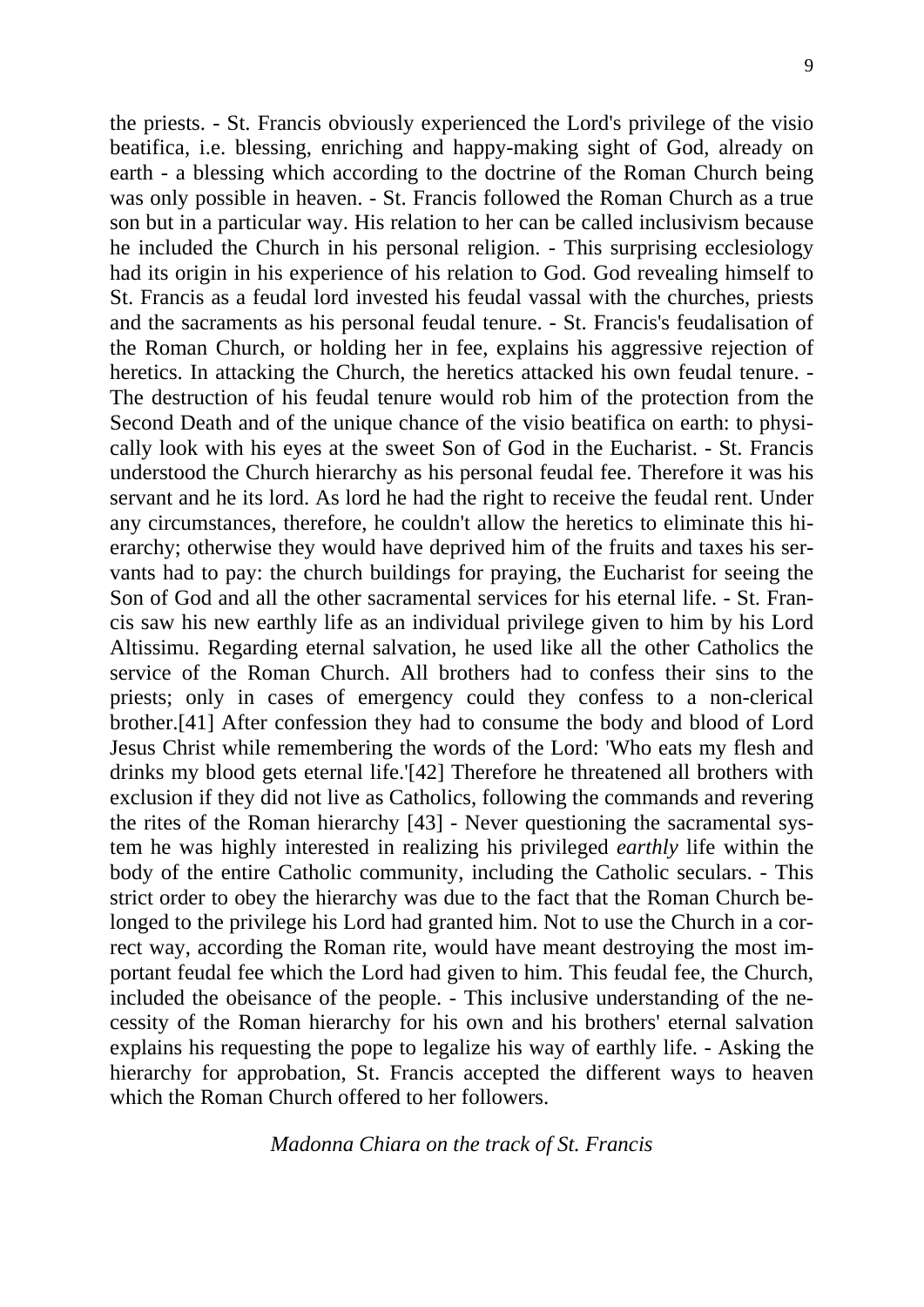It is undoubted that there have been and still are people having taken and taking part in his shocking experience of leprosy and death as God's topmost creatures.[44] Saint Claire of Assisi (1194-1253) called by her contemporaries Madonna Chiara was one of them. Cardinal Ugolino declared her a saint on earth. Therefore, she could like St. Francis see the original creation in the clarity of divine intellect. Her famous vision revealed her strong desire which could according to her visionary experience only be satisfied with the sweet milk of her mother St. Francis and her ability to see with the help of the golden "boccha", i.e. opening of St. Francis's "poppa", i.e. nipple the whole in all clarity.[45] Like St. Francis an intoxicated lover of Lady Poverty and full of "amore della povertà" [46], she forced even the popes Innocence III (1189-1216) and Gregory IX (1227-1241) to grant and to confirm her 'privilege of poverty', i.e., the right to follow that Lady unconditionally.[47]

#### *St. Francis's Attraction Today*

The open and secret promises of the modern civilization, liberation from material poverty, disease and death, are being called more and more into question. These promises have revealed themselves as a means to destroy creation. Nature is abused as a means for illusionary and unnecessary life plans, the social system produces hatred controllable only by weapons of mass destruction, and the average person, terrorized by these trans-creational ambitions, loses her ability to live and die in a honest way, i.e., by giving up the fanatic illusion of selfcreation. Perhaps St. Francis's privilege to experience poverty, leprosy and death as attributes of divine beauty that is, the realization of visio beatifica on earth, may strongly and unconsciously attract modern people. There may be a hidden but energetic yearning for a culture which in accordance with the original state of creation has given up all aggressive and illusionary ambitions and constructions which are euphemistically called modern civilization.

#### **Notes**

[1] Francois d'Assise, Ecrits, Paris 1981 (= Ecrits). The Latin titles of the single texts are: Testamentum, Canticum fratris solis sive laudes creaturam, Regula non bullata, Regula bullata, Admonitiones, Epistola ad fideles I.

[2] Cf. the author's German writings on St. Francis: (1) Die Reformation des Franz von Assisi. Festschrift für Lothar Graf zu Dohna zum 65. Geburtstag, THD Schriftenreihe Wissenschaft und Technik, Herausgegeben von Andreas Mehl und Wolfgang Schneider, Darmstadt 1989, ISBN 3-88607-069-7; (2) Franz von Assisi und die Diakonie [Francis of Assisi and Charity], [THEION](http://web.uni-frankfurt.de/irenik/Theion1.html) - Annual for Religious Culture, Vol. VII: Diakonie der Religionen 1, Studien zu Lehre und Praxis karitativen Handelns in der christlichen, buddhistischen, Hindu und Sikh Religion [Charity and Religions 1, Studies in Doctrine and Practice of Charity in Christianity, Buddhism, Hindu and Sikh Religions], ed. by Matthias Benad and Edmund Weber, Frankfurt am Main 1996, ISBN 3-631-48512-3). Francis Christi Vattakuzhy OFMCap.: Go and Make Disciples from All Nations - Training in Discipleship According to Francis of Assisi, Delhi 1995, a book which I got only when I met the author in Trissur (Kerala), is sometimes very close to the interpretation laid down here.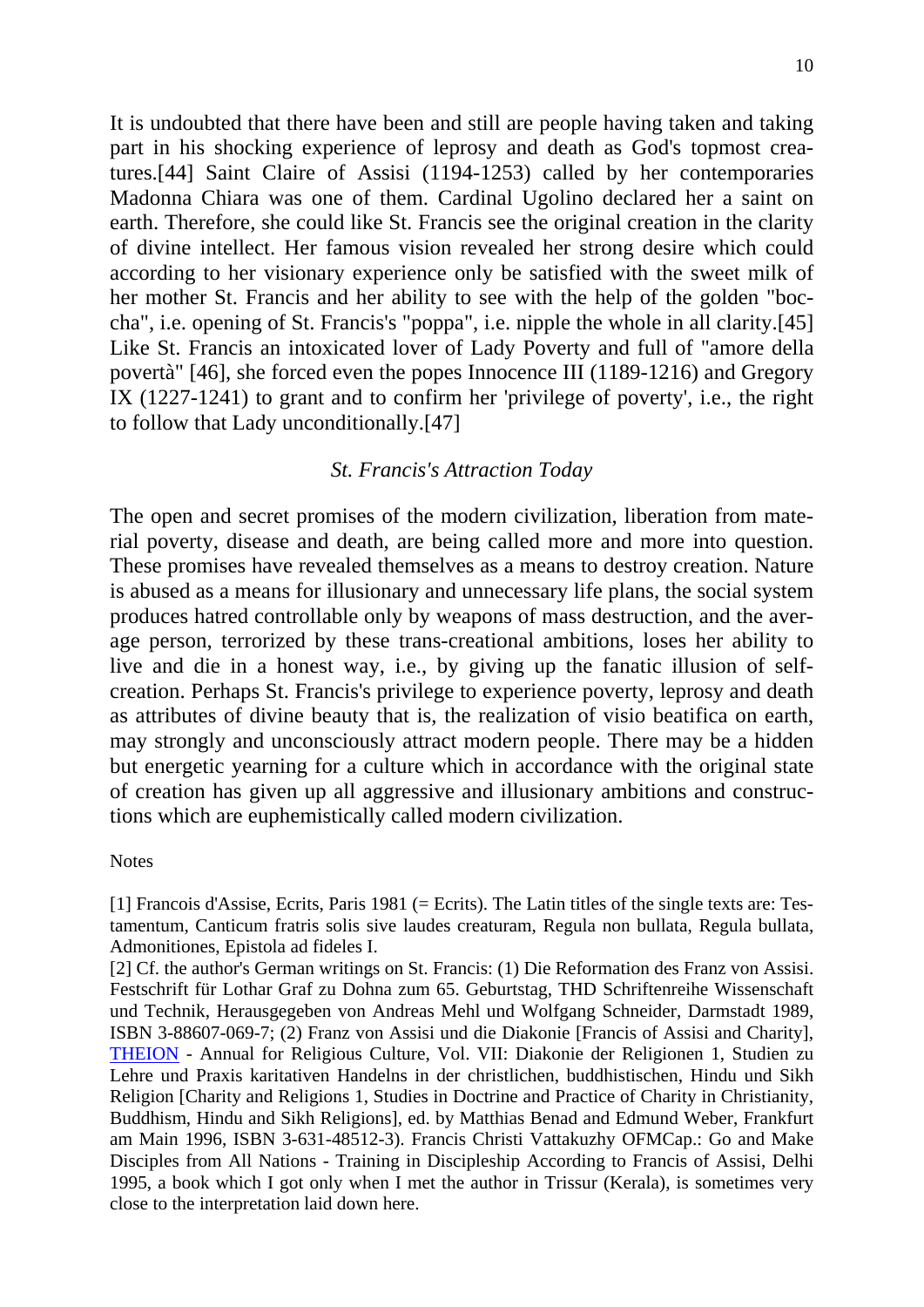[3] Testamentum, Ecrits, p. 204: cum essem in peccatis nimis mihi videbatur amarum videre leprosos. Et ipse Dominus conduxit me inter illos et feci misericordiam cum illis. Et recedente me ab ipsis, id quod videbatur mihi amarum, conversum fuit mihi in dulcedinem animi et corporis; et postea parum steti et exivi de saeculo. - Some necessary philological explanations: 1) 'misericordiam feci': the expression 'misericordiam facere' is a technical Latin term which means 'to give alms'. 2) 'de saeculo': St. Francis didn't use the Latin term 'saeculum' ('world') for 'material earth' i.e. creation but for describing a particular form of human existence; this form usually means the whole of mankind including the pious Catholics. 'World' meant the dominant and ruling cultures of history. (3) 'steti': stare means here to stop, unable to move.

[4] Cf. Arnaldo Fortini: Nova Vita di San Francesco, 1981; Raoul Manselli: San Francesco, Roma 1982

[5] Testamentum, Ecrits, p. 204. However, as he never declared people leading 'worldly' or 'secular' lives to be lost, his interpretation was not in the least not-Catholic or even Catharistic. [6] Regula non bullata, Ecrits, p. 122: Regula et vita istorum fratrum haec est, scilicet vivere in obedienta, in castitate et sine proprio.

[7] Admonitiones XIV, Ecrits, p. 106: Qui vere pauper est spiritu, se ipsum odit.

[8] Regula bullata VI, Ecrits, p. 190: nihil sibi approprient.

[9] The liturgy of exclusion of an leper in Assisi s. Arnaldo Fortini: Nova Vita di San Francesco, 1981, p. 268-271

[10] About the leprosarium of Assisi, hospitale leprosorum de Arcis or hospital Sancti Lacari de Arcibus, the documents tell us: Dictum hospitale est sub protectione et defensione communis et populi civitatis Assisi. The city of Assisi kept a sharp eye on the management and the welfare of the hospital and developed a very effective system of administration and control; cf. Arnaldo Fortini: Nova Vita di San Francesco, 1981, II, p. 259-61. Fortini shows that all the lepers enjoyed therefore a relatively high standard of living; cf. G. Keil: 'Aussatz', Lexikon des Mittelaters I, 1251 seq.

[11] This inclusion demonstrates the particular experience of the original creation; the included creatures aren't consequences of sin, aren't justified punishments but original elements of the praiseworthy creation. St. Thomas taught the very opposite position.

[12] Once St. Francis assured the cardinal-bishop Ugolino, the future pope Gregory IX, who felt a burning desire to live the spiritual life of the Poverello and St. Claire, that he could get salvation despite holding an hierarchical office. Unlike St. Francis the cardinal seemed to have had some questions about it; cf. Bartholomeo da Pisa: De Confirmitate, in: Arnaldo Fortini: Nova Vita di S. Francesco, III, Appendice, 1981, p. 161. - In his letter to St. Claire the future founder of the papal inquisition was of the Catharistic opinion that the highest offices of the Church were nothing other than punishment for big sins. When telling St. Claire that he had to leave her congregation due to his worldly duties the cardinal added in explanation that he as a big sinner had to do his worldly business [ab terrenis occupationibus] and wasn't allowed as such to join her community of elected people. - His practical conclusion concerning his salvation was very non-Catharistic and semi-Catholic declaring his need for the particular spiritual help of St. Claire. The cardinal was convinced she would have in the Highest Judgement [summum iudicium] such a strong power that she could get even the biggest sinner through. Therefore he told her to take care of his salvation because only she could redeem him from all punishments [Cf. Die Briefe Gregors IX. an die hl. Clara [The letters of Gregory IX to Saint Claire], Franziskanische Studien, 1953., p. 277, No. 4). Obviously St. Claire became the real savior of Ugolino; therefore it is quite logical that he used the commendation of Jesus Christ to God simply to illustrate how he entrusted himself to St. Claire's protection.

[13] The times before St. Francis went to the leprosarium voluntarily. This time, it was the Lord himself who brought him together with lepers.

[14] Testamentum, Ecrits, p. 204: text s. note 3.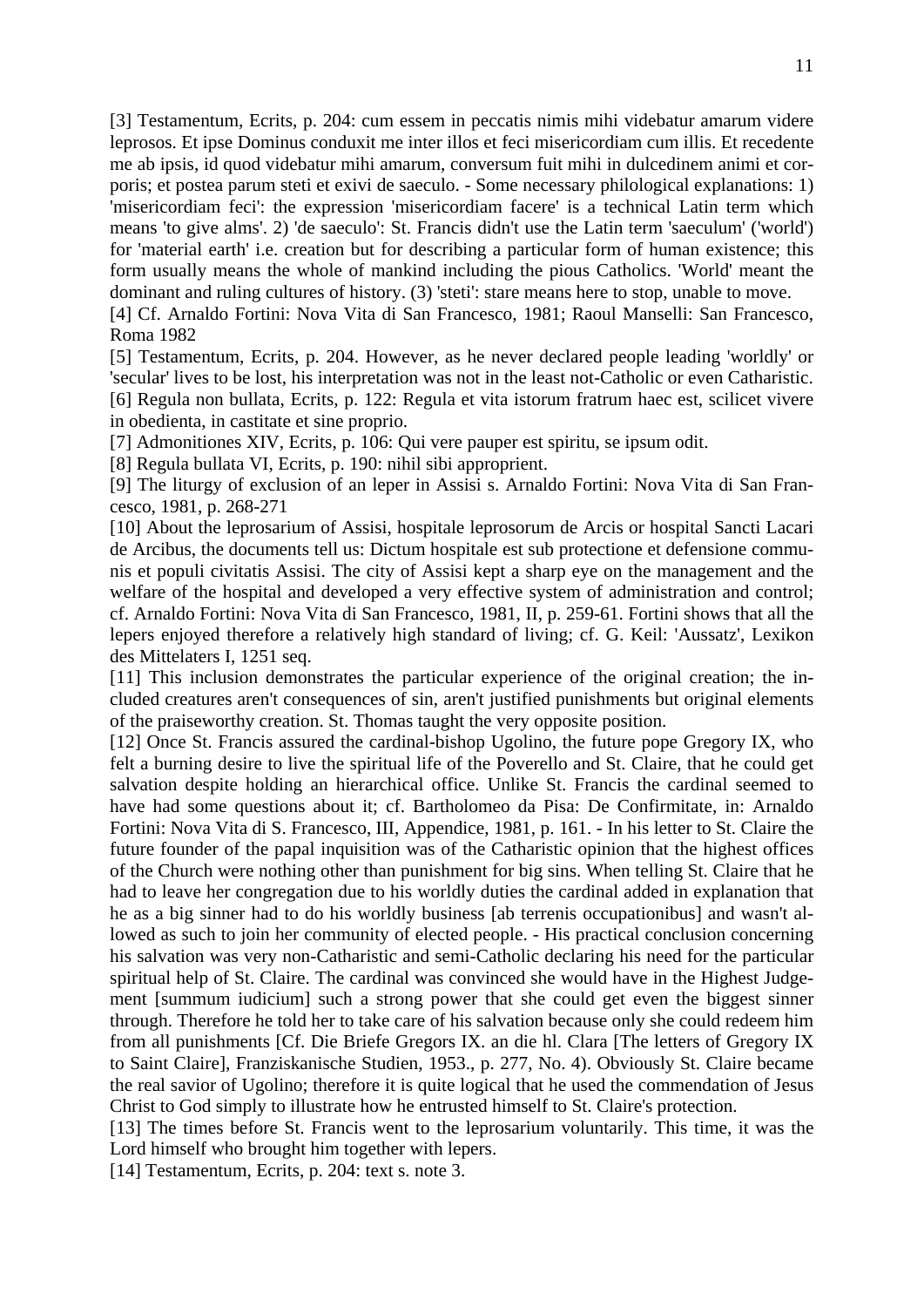[15] Libido is the power of dissolution which can be controlled by a sane organism by producing sweetness. - Cf. the story of Angela of Foligno (ca. 1249-1309) who produced sweetness after having drunk the water she had used for washing the purulent hands of a leper! (s. Il libro della Beata Angela da Foligno, Roma 1950, p. 53 seq. (Transl.): "We washed the feet of the women and the hands of the men, particularly of a leper whose hands were putrefying, purulent and damaged. Then we drank from that washing water. We felt such a sweetness, that we tasted during the whole way that sweetness, as if we had received the communion. I felt the greatest sweetness, as if I had received the Lord." The greatest sweetness presupposes the greatest libido. In this experience of Angela the overwhelming power of the aura of the leper is beyond doubt by the fact and her comparison compare drinking the washing water with the receiving the Holy Communion! - The experience of Angela appears different from St. Francis's because he used his eyes as the primary sense to contact God and his original creation and not his tongue or hands to taste or touch.

[16] Testamentum, Ecrits, p. 204. The conversion of St. Francis reveals that it is not possible to make a difference between soul and body, between mind and matter. The interdependence of psycho- and physical elements is obvious. The production of a physical substance ordered by the mind doesn't contradict spiritual experience at all - unless Dualism determines the theory of religion. St. Francis had a different experience: - St. Francis lost the libido of the secular Myself. On the other hand he didn't direct libido to himself as a supra-natural creature as Jain sadhus, interested only in complete introversion of their libido through radical concentration are doing and despising God and his creatures totally (Cf. Spratt, P.: Hindu Culture and Personality, Bombay 1967, p. 310-12). St. Francis felt a strong supernatural relational libido; his desire was directed to God and creation, preserving himself as a relative autonomous personality. In this concern he is very near to the Hindu Theists and their religious experience.

[17] Cf. Canticum fratris solis etc., Ecrits, p. 342-345. St. Francis has even libidinously redintegrated the Mediterranean Mother-goddess in his extra-secular culture qualifying her as "our sister".

[18] Testamentum, Ecrits, p. 206; his statement "God has a sweet taste" [Epistola ad fideles I, Ecrits, p. 230] it reveals the more the overwhelming attraction of the Lord.

[19] Summa Theologica, III, q. 76, art. .7: Respondeo: Ab intellectu hominis viatoris non potest conspici (the Son of God in the sacrament) nisi per fidem, sicut et cetera supranaturalia; Ad primum: oculus noster corporeus per species sacramentales impeditur a visione corporis Christi sub eis existentis.

[20] Summa Theologica, III, q. 76, art. 7: Respondeo: ab intellectu beato vel angeli vel hominis, qui secundum participatam claritatem divini intellectus videt ea quae supernaturalia sunt per visionem divinae essentiae.

[21] Disputing the possibility of seeing the Son of God with physical eyes as St. Francis is saying with his words in the Testimony: videre corporaliter, St. Thomas is very close to the orthodox doctrines of Cathars and Muslims. Although they had to argue with one another they all were nevertheless kindred spirits. The doctor ecclesiae only compromised between the iconoclastic doctrines of Cathars and Muslims on one hand and the real religion of the Catholic masses, worshippers of the material holy icons they could see corporaliter , on the other. He didn't deny the real corporal presence of God's Son but he denied any possibility of videre corporaliter God's Son on earth. His doctrine God is not visible because he hides himself, his substance, under the veil of sacramental shapes, is a direct concession to the iconoclasts and their atheist heirs. - St. Francis objected decisively any even semi-Catharic or semi-Muslim concept of divine icon; he belonged to the icon-religion realized by the eastern Christians and the Catholic masses- no matter he became the idol of the Catholic worshippers. - In the Indo-Asian cultures the difference between the iconists, iconoclasts and compromising symbolists is well known: the vast majority sees the Holy as saguna (being able to materialize), a minor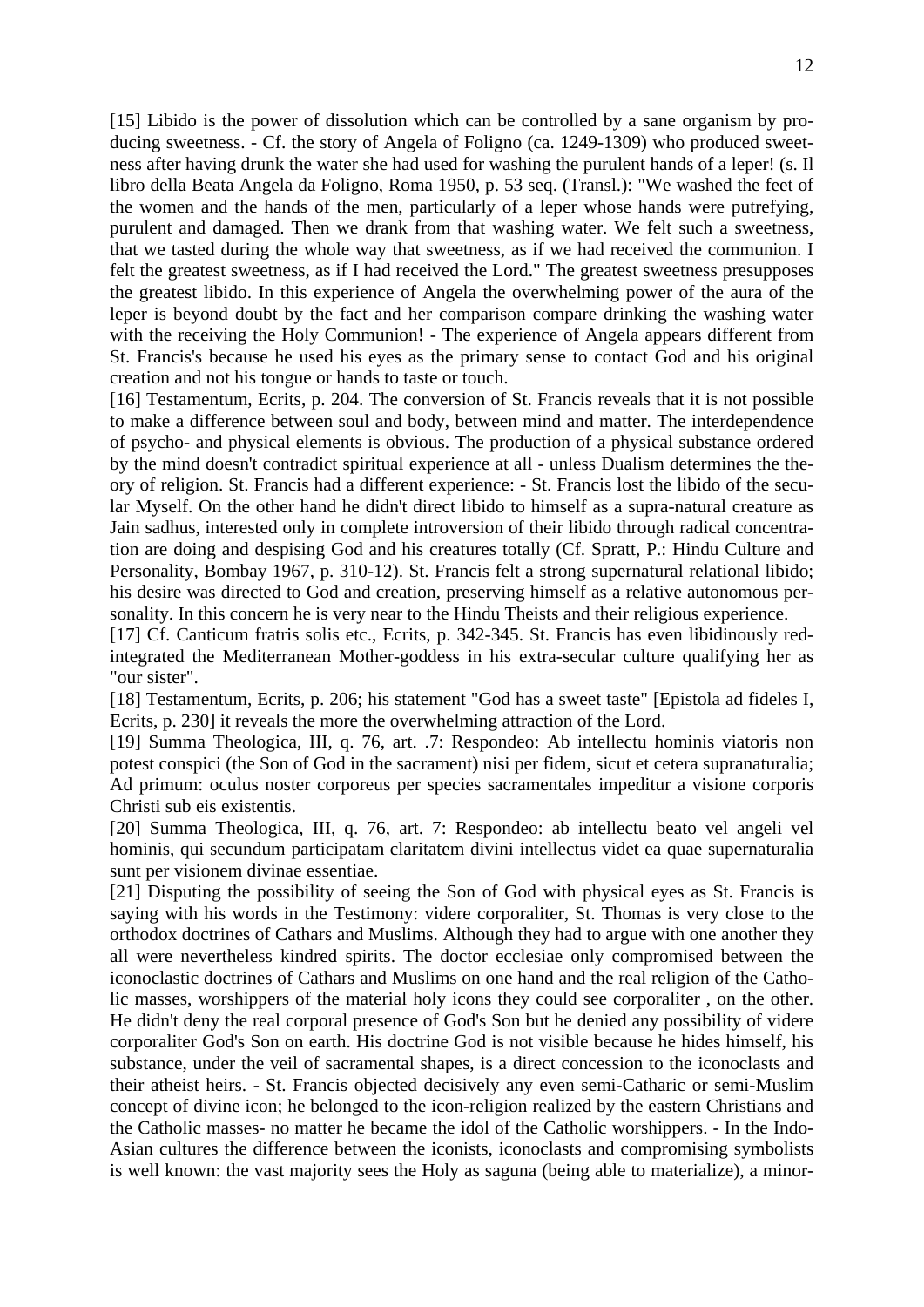ity of elitist people as nirguna (being unable to do so) and some educated people as symbol on earth (hidden behind material veils).

[22] Testamentum, Ecrits, p. 206: vita secundum formam Evangelii.

[23] Canticum, Ecrits, p. 342: Altissimu onnipotente bon signore.

[24] Canticum, Ecrits, p. 344: Laudato si, mi signore, per sora nostra morte corporale, de la quale nullu homo vivente pò scappare.

[25] In old cultures the deepest relation of a man is his relation to his sister. In India you know the festival and ritual of raksha bandhan: the sister has to show unconditioned solidarity with her brother. In the Middle Ages the relation of sister and brother was the most intensive relation of affection and love between a young man and a young woman.

[26] Canticum, Ecrits, p. 344

[27] The use of the term paenitentia in his Testimony is also unconventional; it means simply his new life on earth, outside the 'world'.

[28] Admonitiones, Ecrits, p. 114: Ubi est paupertas cum laetitia, ibi nec cupiditas nec avaritia. The term laetitia doesn't mean the subjective feeling of joy only but the objective reason of that emotion: fertility and richness, too.

[29] Testamentum, Ecrits, p. 206: plus habere.

[30] Logically, voluntary poverty as exercised by monks, nuns, friars is definitely not the conditio sine qua non of the membership of Lady Poverty's reign at all. - St. Francis was very unhappy that he had been a former rich man and not a poor one by social condition. R. Manselli, San Francesco, Roma 1982, p.68, stresses that point intensively but he nevertheless doesn't give the right explanation saying the saint complained of his voluntary decision and that he never experienced poverty as real condition. The saint, however, didn't complain of his alleged voluntary decision in favour of poverty but the possibility he had had to decide against poverty; that he could be tempted to betray his Lady Poverty. A man poor by birth and social condition could never betray Lady Poverty; he was forced by those unchangeable circumstances to remain in her kingdom as long as he lived. Manselli follows the orthodox Franciscan interpretation which actually denies the fundament of St. Francis's new existence as he tells us in the Testimony: That the Lord alone has granted him his new existence in all its details and that his conversion which made him able to use those fiefs was an absolutely passive one - he didn't contribute anything to that change. The Testimony is in this concern absolutely clear. Attributing voluntary decision to St. Francis would just reverse what St. Francis wanted to point out. - The monastic ideology of voluntary decision wants to justify the arrogant monastic decision to belong to a higher religious order than other people. Even the earliest disciples of St. Francis were of that opinion concealing only their lack of grants and conversion which their guru got from his Lord. St. Francis didn't do anything for his new existence.

[31] Regula non bullata, p. 140: Et eleemosyna est heriditas et iustitia, quae debetur pauperibus, quam nobis acquisivit Dominus noster Jesus Christus; cf. the authors article s. note 2b.

[32] Epsistola ad fideles I, Ecrits, p. 228: Qui (sc. Jesus Christus), cum dives esset super omnia, voluit ipse in mundo cum beatissima Virgine, matre sua, eligere paupertam. Regula non bullata, Ecrits, p. 140: Et fuit (sc. Jeus Christus) pauper et hospes et vixit de eleemonsynis ipse et Virgo et discipuli eius.

[33] Testamentum, Ecrits, p. 206: Et postquam Dominus dedit mihi de fratribus.

[34] Testamentum, Ecrits, p. 206: Et illi qui veniebant ad recipiendam vitam, omnia quae habere poterant, dabant pauperibus.

[35] Testamentum, Ecrits, p. 204 seq.

[36] Canticum, Ecrits, p. 344

[37] Canticum, Ecrits, p. 344

[38] Testamentum, Ecrits, p. 204: Domine Jesu Christe, ..., benedicimus tibi, quia per sanctam crucem tuam redemisti mundum.

[39] Testamentum, Ecrits, p. 204-206